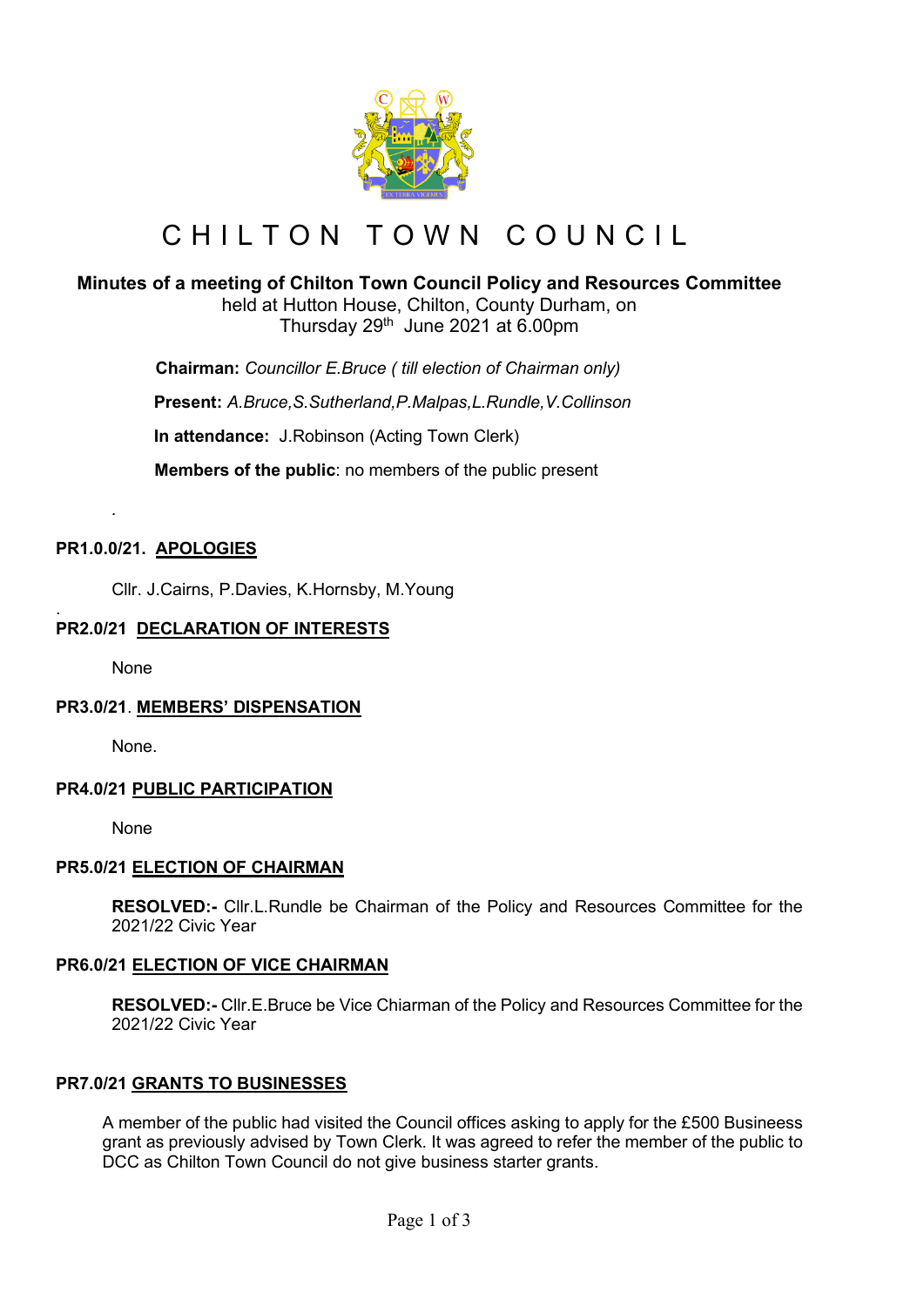# **PR8.0/21 HUTTON HOUSE WORKING PARTY**

It was agreed to establish a working party to look at the Hutton House Condition Survey, any potential action from same,as well as redevelopment of the bulidng and its potential use. Cllrs.L.Rundle,E.Bruce,S.Sutherland,P.Malpas,V.Collinson,A.Bruce,to be members under Chairmanship of Cllr. L.Rundle.

Cllr. E.Bruce reminded members the Council had requested the Town Clerk to obtain quotes to re-decorate the front of Hutton House. Acting Town Clerk to obtain the quotes for the July Full Council meeting.

## **PR9.0/21 BANK MANDATE**

It was agreed to add the following members to the Bank mandate:- S.Sutherland,P.Malpas, L.Rundle, K.Hornsby.

#### **PR10.0/21 BBC CHILDREN IN NEED**

The Acting Town Clerk advised a member of the public had visited the office and requested if the Town Council would assist residents by applying for the BBC Children in Need emergency funding programme. Cllr. L.Rundle advised she was aware of the programme and would forward the Acting Town Clerk further details on the fund and application process.

#### **PR11.0/21 CCTV SYSTEM**

It was agreed Cllrs. E.Bruce and S.Sutherland along with Acting Town Clerk meet CDS engineer to discuss the current system and any proposals for upgrade and report back to the next meeting of the Committee.

# **PR12.0/21 4 YEAR MTFP**

It was agreed to hold a seminar on the evening of  $3<sup>rd</sup>$  August at 6.00pm to discuss a MTFP for the Council and to present same to September meeting for adoption

# **PR13.0/21 SPECIAL ASSEMBLY**

It was agreed to set a meeting in September for the Special Town Assembly not only for the presentation of the relevant accounts but also to share with members of the public the agreed 4 year MTFP to the public.

#### **PR14.0/21 SECTION 106 FUNDING**

Acting Town Clerk advised DCC have applied for the 106 Funding to be used on The Pentland Play area and they are to shortly meet with the Allotment Committee to discuss same. It was agreed to arrange a site visit to all play areas during August for all members to identify what is required on all sites. It was also agreed Acting Town Clerk to write to the local medical centre requesting a meeting with their partners to discuss a possible new play area on the land adjacent to their car park.